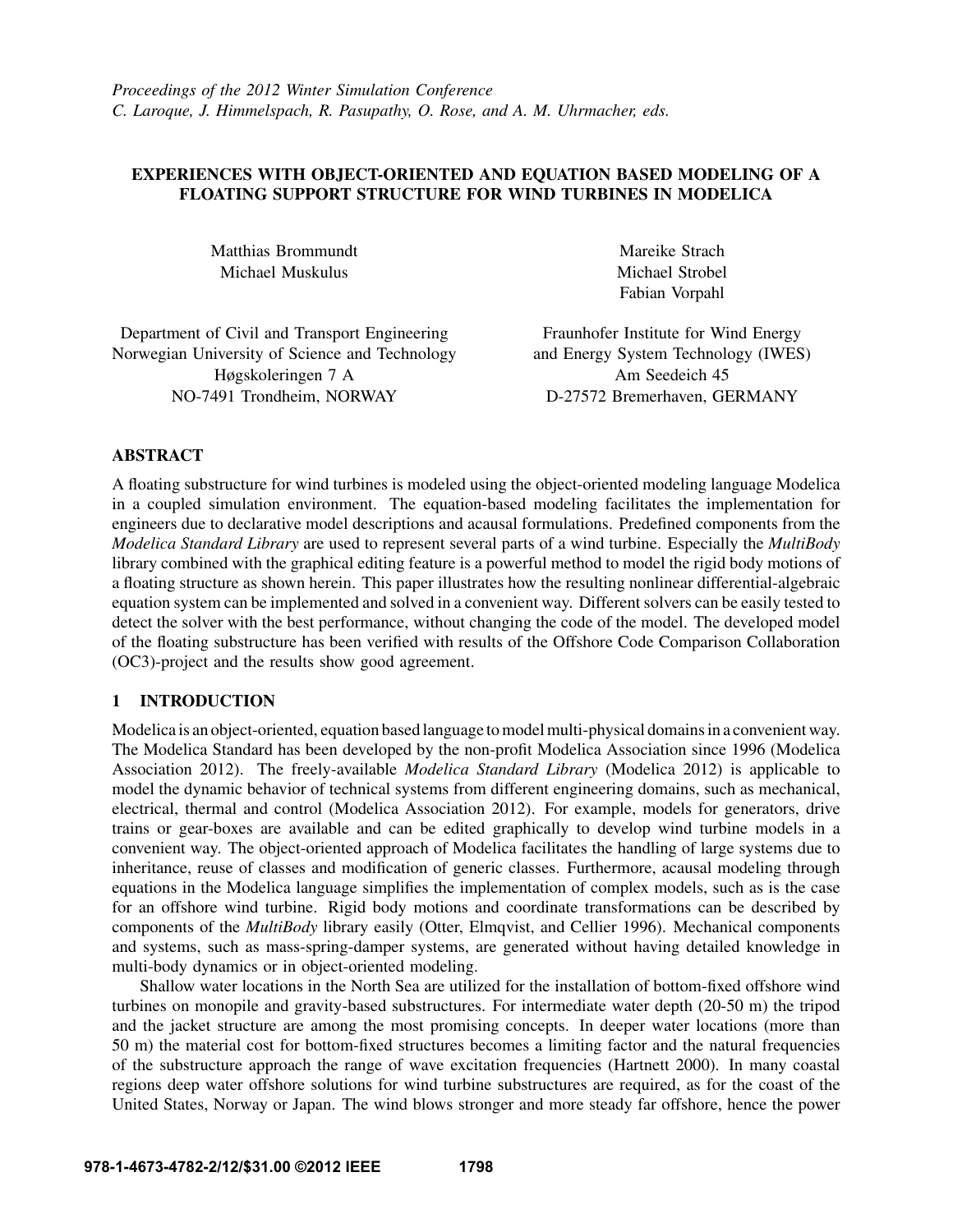production increases considerably. Furthermore, noise and visual impacts are less of an issue with some distance from the coastline. At deeper water locations floating substructures for wind turbines become a competitive alternative to their bottom-fixed counterparts. However, to become profitable, a further cost reduction of the floating platform and the mooring system is essential. Aside from standard structural design issues, the additional dynamics of floating substructures due to wind and wave induced motions have to be considered. For floating substructures one challenge is to ensure stability of the platform. The large mass of the rotor-nacelle assembly and the rotor thrust force at the high tower top elevation have to be balanced. There are three main approaches to achieve adequate restoring for floating wind turbines (Jonkman 2007):

- 1. Stabilization due to gravity: The center of mass lies below the center of buoyancy. A typical structure is the spar buoy type, which is used in the Hywind concept from Statoil (2012). The Hywind prototype supports a 2.3 MW wind turbine in a water depth of 210 m.
- 2. Mooring stabilized units: An excess buoyancy and stiff vertical tethers provide restoring of the floating structure. These tension-leg platforms require expensive taut mooring systems, which can interact with the structural responses of the wind turbine.
- 3. Water-plane area or column stabilized platforms. A well-known type is the semi-submersible technology from the offshore oil and gas industry. Prototypes for semi-submersible stabilized wind turbines are the WindFloat concept (Roddier et al. 2010) and the floating platform planned in the ongoing EU-project HiPRWind (Quesnel, Bard, and Hanssen 2011).

Offshore wind turbines are exposed to aerodynamic and hydrodynamic loads which can excite the platform in its rigid body degrees of freedom (DOF) and the structural members of the wind turbine close to the eigenfrequencies. The analysis of offshore wind turbines relies on the use of aero-hydro-servo-elastic codes, which combine aerodynamic (aero), hydrodynamic (hydro), control system (servo) and structuraldynamic (elastic) models in a coupled time domain simulation (Jonkman 2007). The state of the art of such simulations is summarized in Vorpahl et al. (2012). Design standards of offshore wind turbines require integrated load calculations with such tools for the certification of wind turbines (IEC 61400-3 2009).

At the Fraunhofer Institute for Wind Energy and Energy System Technology IWES the *OneWind* Modelica library is being developed (Strobel et al. 2011). This library contains models of offshore wind turbine components as well as models for aerodynamic and hydrodynamic load calculations. The in-house tool OneWind from IWES demonstrates how coupled analyses of an offshore wind turbine are performed based on Modelica component models. In Strach et al. (2012) the extension of the *OneWind* library with a spar buoy type substructure was introduced. The floating substructure is described by Jonkman (2010) and the models are verified in the Offshore-Code-Comparison-Collaboration (OC3) project within IEA Wind Task 23 (Jonkman and Musial 2010). The spar buoy type floating substructure from the *OneWind* library is referred to as floater in the following.

The present paper describes the implementation of the floater for the *OneWind* library in more detail, and highlights the advantages of using the *MultiBody* library (Otter, Elmqvist, and Cellier 1996) and the Modelica language in the implementation process. The coupling between the structural model of the floater and the hydrodynamic load calculation module, which was introduced by Quesnel et al. (2010), is described in detail. The floater model is implemented with the in-house tool OneWind, which serves as an editor, and is solved with the commercial simulation environment Dymola (Dymola 2007). In Section 2 it is illustrated how the dynamics of a floating support structure can be simplified as a nonlinear mass-spring-damper system with six DOFs. Section 3 describes the realization of the floater model in the Modelica language in more detail. In Section 4 the floater is verified with results from the OC3-project. Furthermore, the performance of different solvers is tested on the developed model. Section 5 discusses the experiences of the implementation of the floater model. Concluding remarks are given in Section 6.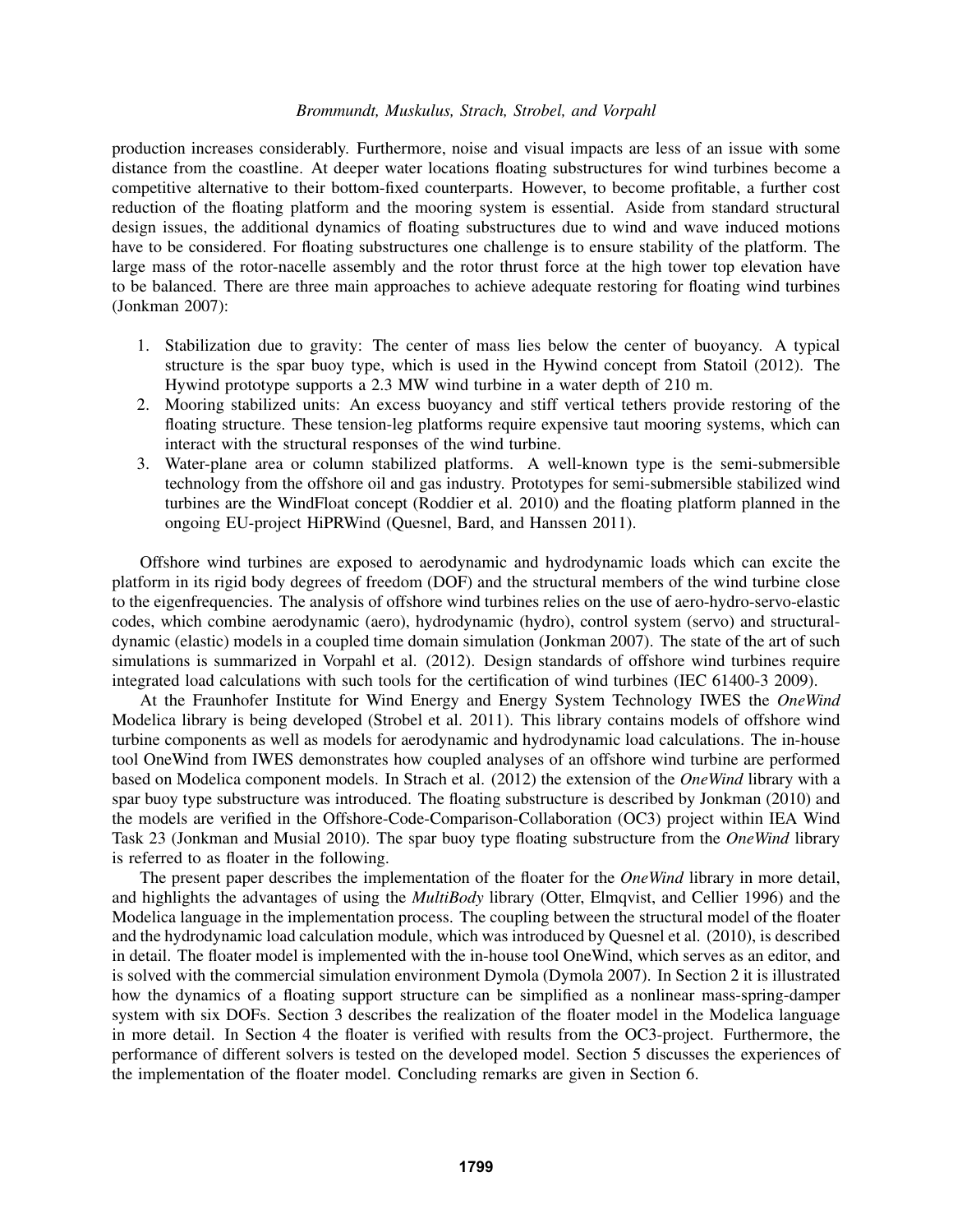### 2 DYNAMIC BEHAVIOR OF A SPAR BUOY TYPE FLOATING WIND TURBINE

This chapter introduces the dynamic behavior of a floating wind turbine under excitation from environmental loads. The floater is coupled with the Modelica model of the NREL offshore 5-MW baseline wind turbine (Jonkman et al. 2009), which is part of the *OneWind* library from IWES (Strobel et al. 2011). Subsequently, the equation of motion is introduced.

#### 2.1 Structural Properties of the Floater

The upper part of the platform emerges 10 m above sea water level (SWL). Below SWL the OC3-Hywind spar buoy features a linearly tapered conical region to reduce the hydrodynamic loading close to the free surface. Figure 1 visualizes the geometric assembly of the floater.

Table 1 summarizes the main structural properties of the OC3-Hywind spar buoy for the equilibrium position (Jonkman 2010). The center of buoyancy  $c<sub>b</sub>$  results from the displaced volume of the floater, which changes permanently due to displacement of the floater or changes in the water surface elevation  $\eta$ .



Figure 1: Dimensioning of OC3-Hywind spar buoy (in meter).

Table 1: Properties of OC3-Hywind spar buoy (Jonkman 2010).

| Mass of support structure $\vert 7,466,330 \text{ kg} \vert$        |  |
|---------------------------------------------------------------------|--|
| Location of center of gravity (below water level) $c_m$   -89.92 m  |  |
| Location of center of buoyancy (below water level) $c_b$   -62.19 m |  |
| Displaced volume (rest position)   8,029.21 $m^3$                   |  |

### 2.2 Equation of Motion

The rigid body DOFs of a floating body are labeled surge, sway and heave  $(q_1, q_2 \text{ and } q_3)$  for translational displacement and roll, pitch and yaw (*q*4, *q*<sup>5</sup> and *q*6) for rotational displacement. Figure 2 visualizes the convention of the DOFs for a floating wind turbine relative to the wind and wave directions. It is assumed that wind and waves are aligned. The equation of motion of the rigid floating wind turbine (Equation 1) is simplified as a nonlinear mass-spring-damper system. The nonlinearity results from the mooring system and viscous flow effects. The floater is moored with chains, which exhibit a nonlinear load-displacement characteristic. Since a floating body has six rigid DOFs the dimension of the matrices are 6 by 6. The matrix *M* in Equation 1 accounts for the structural mass of the floater (including the weight of the wind turbine), *M<sup>h</sup>* is the hydrodynamic added mass matrix, *Blinear* stands for the linear damping matrix and *Bviscous* for the nonlinear viscous damping, *Chydro* is the hydrostatic restoring matrix and *Cmooring* the nonlinear mooring system matrix. The right side of Equation 1 describes the excitation forces and moments due to wind, wave and current loads through the (6 by 1) vector  $F(t)$ .

$$
(M+M_h)\cdot \ddot{q}(t) + B_{linear}\cdot \dot{q}(t) + B_{viscous}\cdot \dot{q}(t) + C_{hydro}\cdot q(t) + C_{moving}\cdot q(t) = F(t).
$$
 (1)

The relative acceleration between floater and waves results in an additional force on the submerged part of the structure. This force can be described as a product of hydrodynamic added mass and the relative acceleration between water particles and floater. A description of the linear and nonlinear damping terms, the hydrostatic stiffness and equations for the nonlinear catenary mooring system are given in Jonkman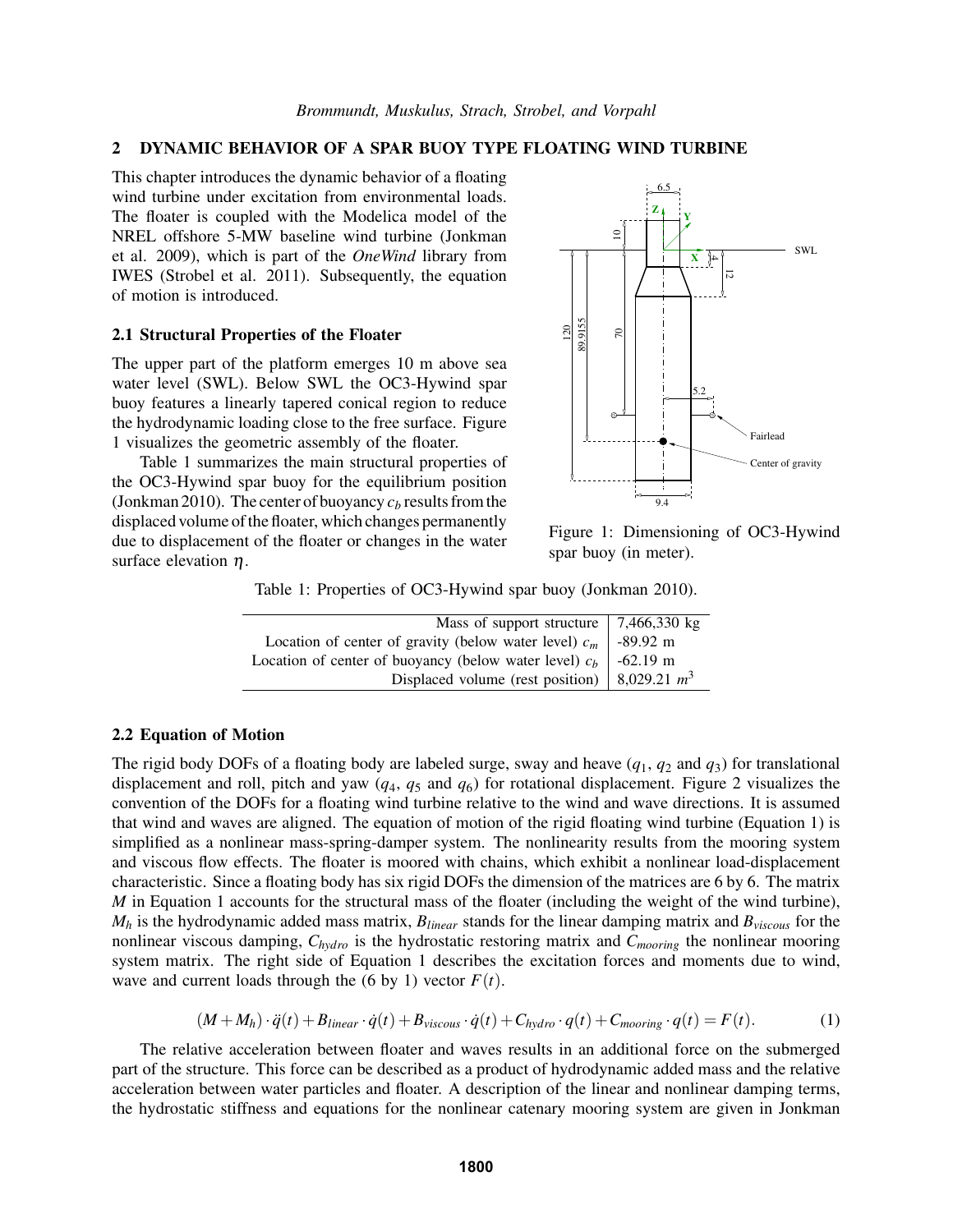(2007). More detailed descriptions of the hydrodynamic load calculation and the behavior of floating bodies can be found in Faltinsen (1990).

# 3 IMPLEMENTATION OF THE SUPPORT STRUCTURE IN MODELICA

The floating substructure is implemented under consideration of the characteristics of the Modelica language. In the following, classes are highlighted with cursive and start with a capital letter. The corresponding instance of a class has the same name, but begins with a lower-case letter.

## 3.1 Model Composition

The class diagram of the floating wind turbine is presented in Figure 3. The floater is modeled using the principles of object-oriented programming. That is, the container class *OC3-Hywind* describes the floating wind turbine through inheritance and containment relationships. In this way, the various components of the wind turbine represented by classes such as *Rotor* and *Nacelle*, and the external load generation contained in the classes in *Wind* and *WaveGenerator*, are accessible in the model.



Figure 2: Coordinate system, rigid body degrees of freedom and mean wind and wave load direction of the OC3-Hywind spar buoy.



Figure 3: Class diagram of the OC3-Hywind system with wind turbine components, environmental loading classes and components of the floating support structure.

The global coordinate system is defined by the class *World* that is contained by class *OC3-Hywind*. In the following, frame is used as a synonym for coordinate system (Otter, Elmqvist, and Mattsson 2003). The class *SupportStructure* also has a containment relationship to another *World* class, which describes the local coordinate system of the floating support structure. The two instances of the class *World* (global and local frame) are related through an *inner-outer* relationship, which demonstrates a look-up through the instance hierarchy (Fritzson 2004). Thus, the defined common properties of the *inner-World* of the *OC3-Hywind*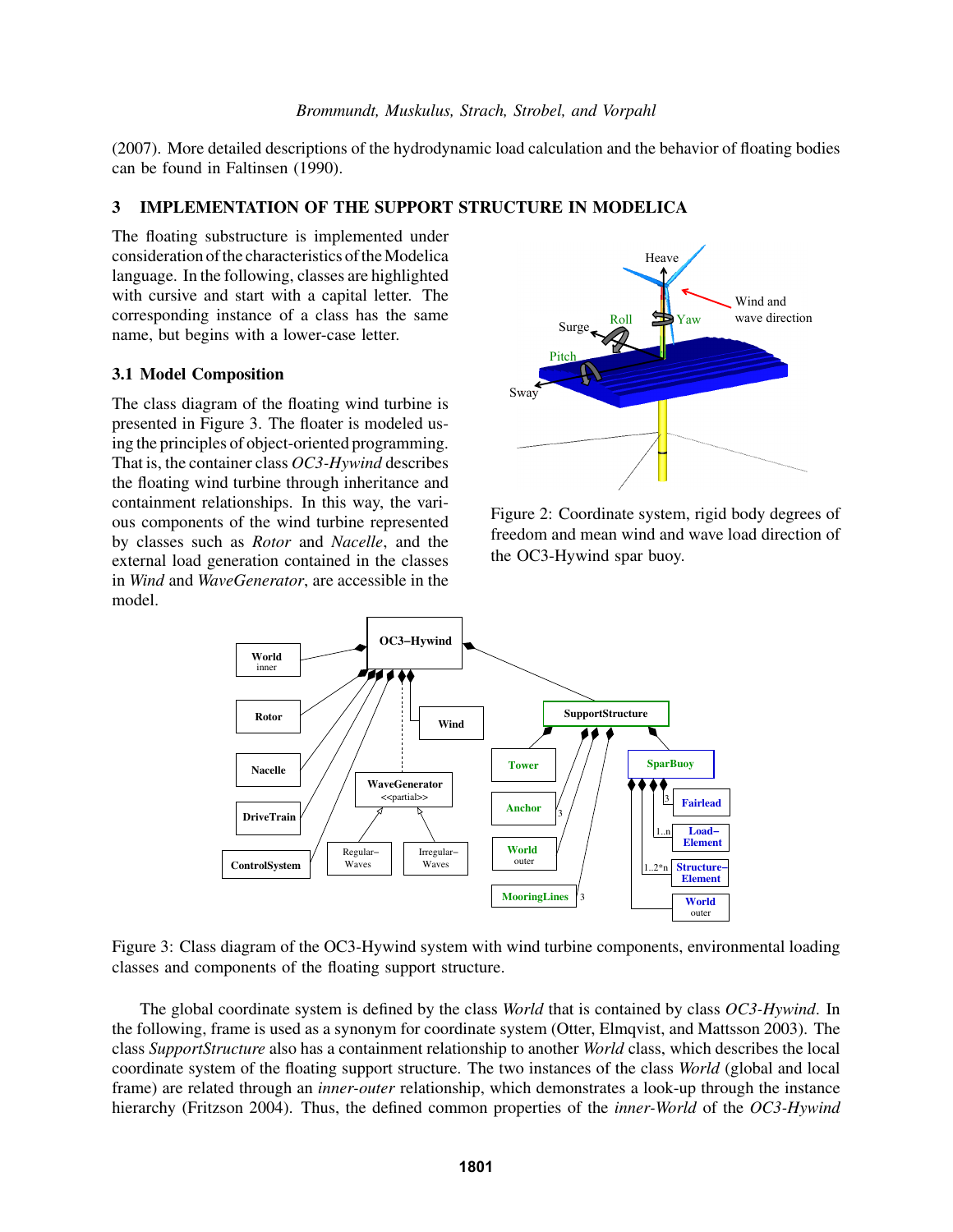class can be assessed by all components of the *OC3-Hywind* class. In this way, it is guaranteed that the same gravitational field is accessible for all referenced coordinate systems, which are declared as *outer* reference, through a look-up in the instance hierarchy. The kinematic calculations and all animations in the *MultiBody* library revert to the coordinate definitions of the *inner-World*. The rigid body motions of the floater are defined by the relative motion between these two coordinate systems. The floating frame of reference approach (Shabana 1998) is utilized to represent the rigid body motions, where the floating frame is attached to an arbitrary point in the body.

The class *SupportStructure* contains an instance of the *Tower* class, three instances of the classes *Anchor* and *MooringLines* and one instance of the class *SparBuoy*. The *SparBuoy* has containment relationships to the classes *StructureElement* and *LoadElement*, which describe the assembly of the floater and the hydrodynamic load calculation. Furthermore, it contains three components of the class *Fairlead*, which describe the location of the mooring fairleads relative to the local frame of the floater. *StructureElements* are described by *MultiBody*.*BodyShape* elements.

#### 3.2 Connectors

Connectors are special classes in Modelica which describe the communication between classes in an equationbased manner. A connector contains the variables of a component that are part of a communication interface. Most predefined components in the Modelica language are connected acausally through equations, i.e., the data flow direction is not specified. Thus, the reusability of connectors increases. Connection interfaces can also be established causally, i.e., with predefined signal flow direction using the prefixes *input* or *output*. In this context, an *input* variable effects the model without being influenced by the rest of the model variables. Hence, it is not necessary for the compiler to determine the causality for such connectors during compilation time (Fritzson 2004). Connectors contain two different types of variables, potential and flow variables. Potential variables are set to zero when two frames coincide, whereas flow variables balance at each connection point according to Kirchhoff's current law.

Classes such as *OC3-Hywind* or *SupportStructure* contain aggregations of several connectors and components with complex interactions. In this case, it makes sense to structure the interface of such components hierarchally through *inside* and *outside* connection interfaces. Internal connectors belong to internal components of a structured component class, whereas *outside* connectors are the external interface of a structured component class to variables that are not a member of the class.

In the floater model three main *outside* communication interfaces are utilized to describe the relationship between different model components. Here, variables are declared as *output*, when the value is set in the connector from calculations inside a specific class, and as *input*, when the class variable is updated outside the class of the connected component.



Figure 4: *WaterConnector*: the interface between hydrodynamic loading and structural components.

Figure 4 visualizes the *WaterConnector* on both water and structure side. It establishes the interface between load elements of the structure and the hydrodynamic properties calculated by an instance of the class *WaveGenerator*. Here, *v* and *a* are velocity and acceleration of the water particles,  $\eta$  is the freesurface elevation and  $p_{dyn}$  is the dynamic pressure at position  $p$ , for which the hydrodynamic properties are calculated. The variables *v*, *a* and *p* exhibit three components, each in one of the translational DOFs. The position  $p$  is constituted by the displacement of the floater at each time step, which is set at the structure side of the *WaterConnector*. On the water side, the positions are provided through the connector (*input*) and the water particle kinematics  $(v, a, \eta \text{ and } p_{dyn})$  are calculated and set in the water side of the connector (*output*).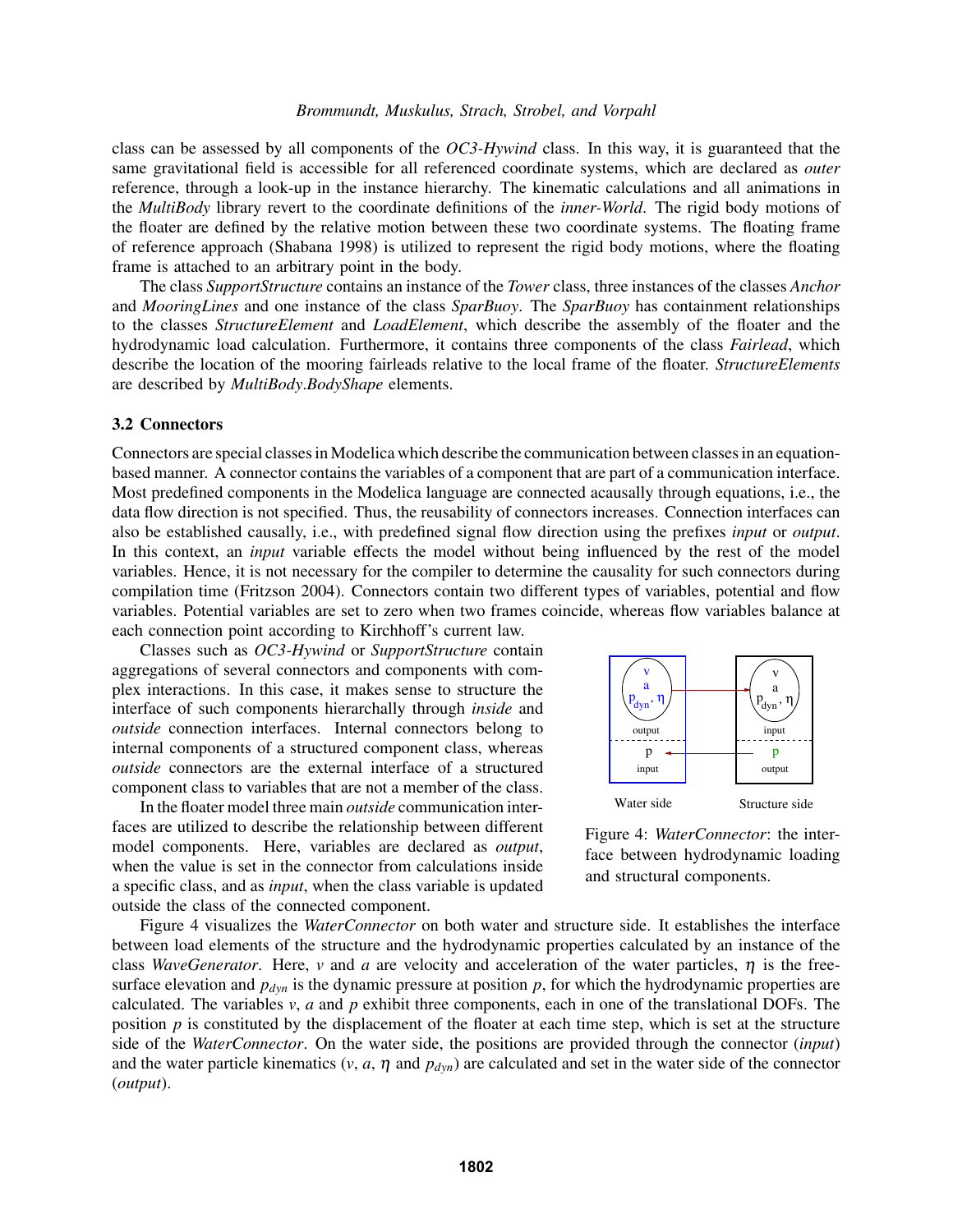The *MooringConnector* accounts for the load-displacement characteristics of the mooring system. It contains the following information: displacement of the floater relative to the anchor positions  $(q_{rel})$ , the vertical and horizontal forces at each fairlead ( $F_{ver}$  and  $F_{hor}$ ) and the fraction of the mooring line resting on the sea floor (*LB*). On the structure side *qrel* is determined through the instantaneous displacement of the floater (see Figure 5). This information is passed through the connector to the instances of the class *MooringLines*, where  $F_{ver}$ ,  $F_{hor}$  and  $L_B$  are calculated.

The *Frame* connector from the Modelica *MultiBody* library is used as *StructureConnector* , which are the central connectors in the Modelica *MultiBody* library (see Figure 6). Here they describe the movement of local coordinate systems with respect to the inertial frame, the assembly of*structureElements*, relations between structural components of the floater and the coupling between load and structural elements. The variables of the *StructureConnector* are:





Figure 5: *MooringConnector*: the interface to account for the relative motion between floater fairleads and the fixed anchor positions (*qrel*).

- Vector position  $r_0$  of the point of origin of the local coordinate system relative to the point of origin of the global coordinate system or the vector position  $r_a$  of a specific frame with respect to a body-fixed reference frame (*frame a*). The potential variables *r* are resolved in the inertial frame.
- The orientation  $R_0$  of the local relative to the global coordinate system or the orientation  $R_a$  of a specific frame with respect to a body-fixed reference frame (*frame a*). Orientations are potential variables and can be described by a direction cosine matrix or by quaternions.
- The flow variables forces F and moments M in coordinate direction and around the axes of the *StructureConnector*, respectively. Forces and moments are resolved in the local frame, where they can be associated with geometrical shapes of an appropriate element (Otter, Elmqvist, and Mattsson 2003).

#### 3.3 Structural Model

The *structureElements* of the floater are represented by instances of the class *BodyShape* from the *MultiBody* library, which is referred as class *StructureElement* in the following. A *structureElement* has two structural connectors, one at the beginning (*frame a*) and one at the end (*frame b*) of each element. Individual *structureElements* are connected by frames with each other. Figure 7 visualizes the assembly of the rigid floater model.

The parameter of a *StructureElement* are combined mass *m*, location of center of gravity  $r_{cm}$ , inertia  $I$ , the distance between *frame a* and *frame b rab* and the diameter of the structural component. The *structureElements* do not contain information about mass and location of the center of gravity, only the geometrical dimensions *r* and diameter are defined. The mass and inertia



Figure 6: *StructureConnector* relations between global and local coordinate systems.

data is specified in a special instance of the class *StructureElement*, the *centerOfGravity*. The *centerOf-Gravity* contains no geometrical information and is connected with the structural elements at the specific location of the center of gravity. Thereby, it is possible to discretize different parts of the floater with an arbitrary number of elements. The conical-shaped part can be approximated by a finer discretization of cylindrical elements and the hydrodynamical loads close to the free water surface can be calculated more accurately.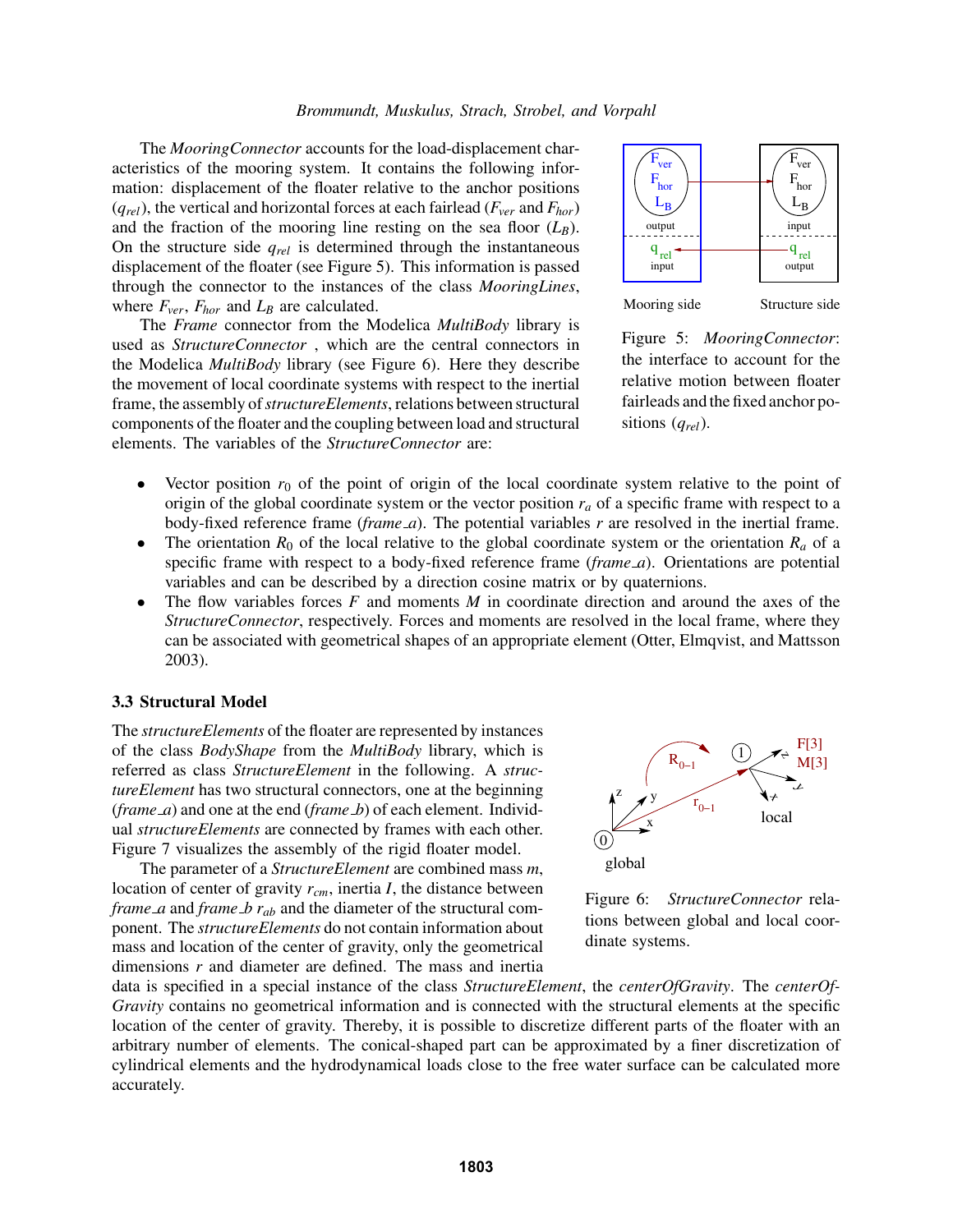*Brommundt, Muskulus, Strach, Strobel, and Vorpahl*



Figure 7: Discretization of the rigid floater model and connection of *loadElements* with *structureElements*. The relevant coordinate systems, such as mooring fairleads (*fairlead*), tower connection (*towerInterface*) and the coordinate system to define the system degrees of freedom (*systemDOFs*), are illustrated.

The interfaces of the floater, which are all described by instances of the *StructureConnector*, are as follows:

- The hydrodynamic load calculation is performed through the coupling of *structureElements* and *loadElements*. Here *frame a* of every second *structureElement*  $(2 \cdot n)$  is coupled with each n-th *loadElement* (see Figure 7 left).
- The frames *fairlead* are used to describe the relative motion between floater and the fixed anchor positions. The mooring forces are applied here.
- The frame *towerInterface* accounts for the force and moment coupling between tower and floater. It transfers the aerodynamic loads and the mass of the wind turbine components tower, nacelle and rotor to the floater.
- The frame *systemDOFs* defines the local coordinate system of the floater (at SWL) in its equilibrium position. The main task of frame *systemDOFs* is to describe the motion of the floater relative to the global coordinate system. Additionally, the connector is used to apply external forces and moments on the platform, such as contributions from hydrostatic restoring and additional linear damping.

The hydrodynamic loads are determined through instances of the class *LoadElement* at the intersection point of two *structureElements*. Thus, it is not necessary to split the hydrodynamic loads on *frame a* and *frame b* of the corresponding structural element. The *loadElement* receives the information about the current position of the *structureElement*, where the hydrodynamic loads have to be calculated. Subsequently, the *loadElement* passes this information further to the *waterConnector* and receives the water kinematics at the current position of the floater in return. The water particle kinematics are transferred into the local coordinate system of the floater to account for the instantaneous position and orientation of the floater. Here, the water particle kinematics are used to calculate the hydrodynamic loads on the corresponding *loadElement* through a modified form of Morison's equation (Morison et al. 1950).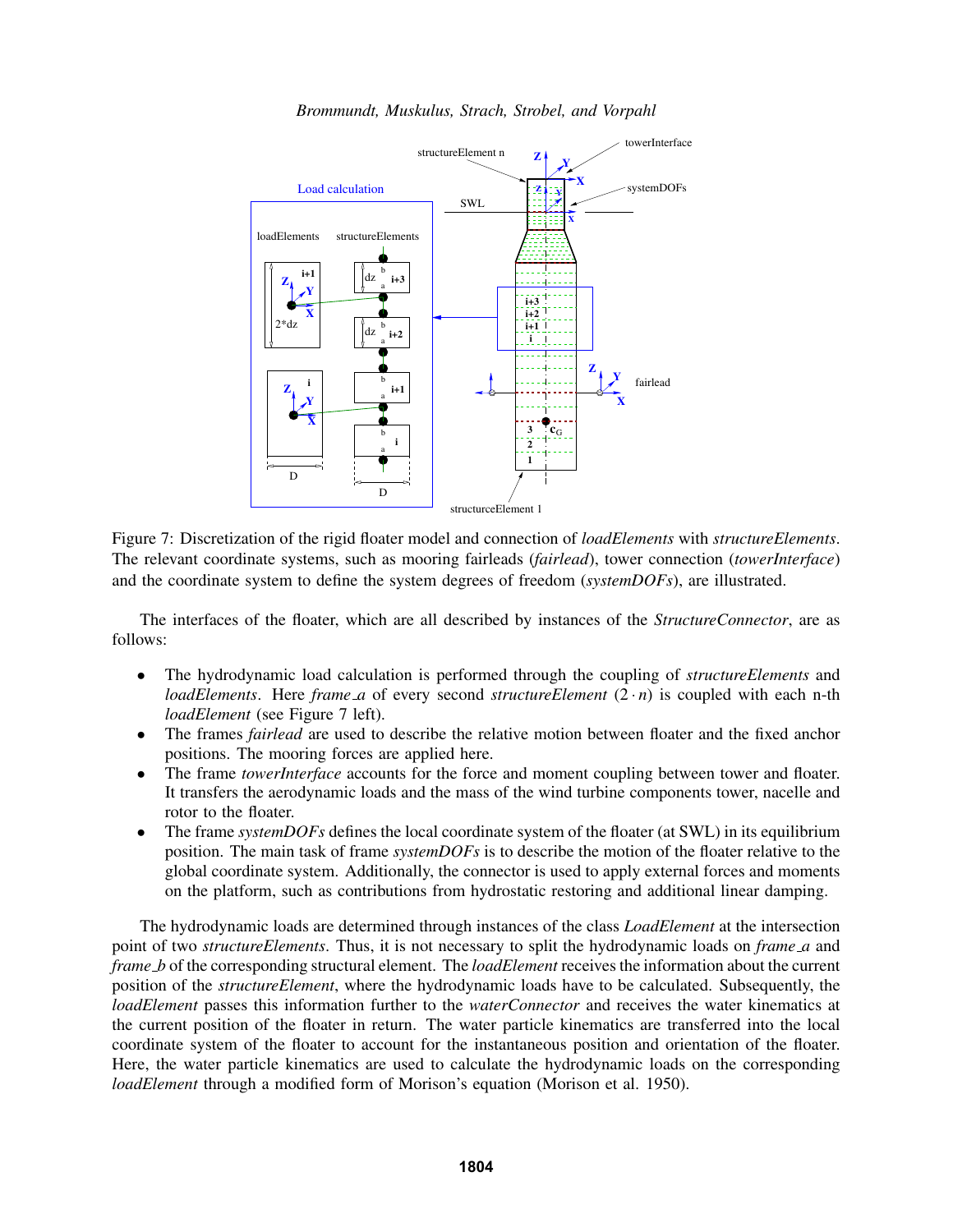The velocity and accelerations of the *structureElements* are determined through derivations of the relative coordinate alterations between global and local coordinate system. The acceleration and velocity of the structure lead to additional force and moment components, which are considered in the equation of motion. The loads are then transferred to the *structureElement*, and included in the dynamic equation of motion together with turbine aerodynamics and mooring forces (Equation 1).

At every time-step the positions of the fairleads are defined through the instantaneous position and orientation of the floater, which is determined through the integration of the equation of motion. For a given horizontal and vertical distance between fairlead and the corresponding anchor, the horizontal and vertical forces are calculated by nonlinear force-displacement characteristics. The force-displacement characteristics are assumed to be quasi-static, which means that the mooring line is in a static equilibrium condition at each time step. Each mooring line is analyzed in the corresponding fixed anchor coordinate system, i.e., the fairlead coordinates are resolved in the anchor frame. Jonkman (2007) presents the equations for the mooring force calculations, which have the main contribution to the nonlinearity of the equation of motion.

### 4 MODEL VERIFICATION AND PERFORMANCE

This chapter presents results from a code-to-code verification of the floater model based on results of the OC3-project. Subsequently the performance of the floater model is investigated for various numerical solvers and floater discretizations. The performance of the model is compared for a linear and nonlinear mooring system.

### 4.1 Model Verification

In Strach et al. (2012) and Brommundt (2011) the floater model was verified using the results from the OC3-project (Jonkman and Musial 2010). The coupled dynamic response of the NREL offshore 5-MW baseline wind turbine mounted on the OC3-Hywind spar buoy is modeled in a water depth of 320 m. The free decay load case of the OC3-project is investigated further herein for a linearized mooring system (Jonkman 2010). In this load case, the floater is disturbed in all rigid body DOFs separately. As an example, results of the free decay in surge are presented, where the floater is initially displaced about 21 m in surge and released afterwards. More results are summarized in Strach et al. (2012) and Brommundt (2011). Figure 8 presents the results of the free decay test. The



Figure 8: Free decay test for surge degree of freedom in still water and a linearized mooring system. The floater is initially displaced about 21 m in surge.

results obtained with the model developed herein are labeled with a continuous green line. The response shows good agreement with most of the partner's results from the OC3-project, apart from ACCIONA.

Table 2: CPU times of different Dymola solvers for a hydrodynamic load case simulation.

|                                         | Solver   Explicit Euler DASSL Esdirk23a Explicit Euler |                   |       |         |
|-----------------------------------------|--------------------------------------------------------|-------------------|-------|---------|
|                                         | (coarse)                                               | (coarse) (coarse) |       | (fine)  |
| Linear mooring system   131 s           |                                                        | 999 s             | 575 s | 981 s   |
| Nonlinear mooring system $\vert$ 4164 s |                                                        | 37031 s 29172 s   |       | 28948 s |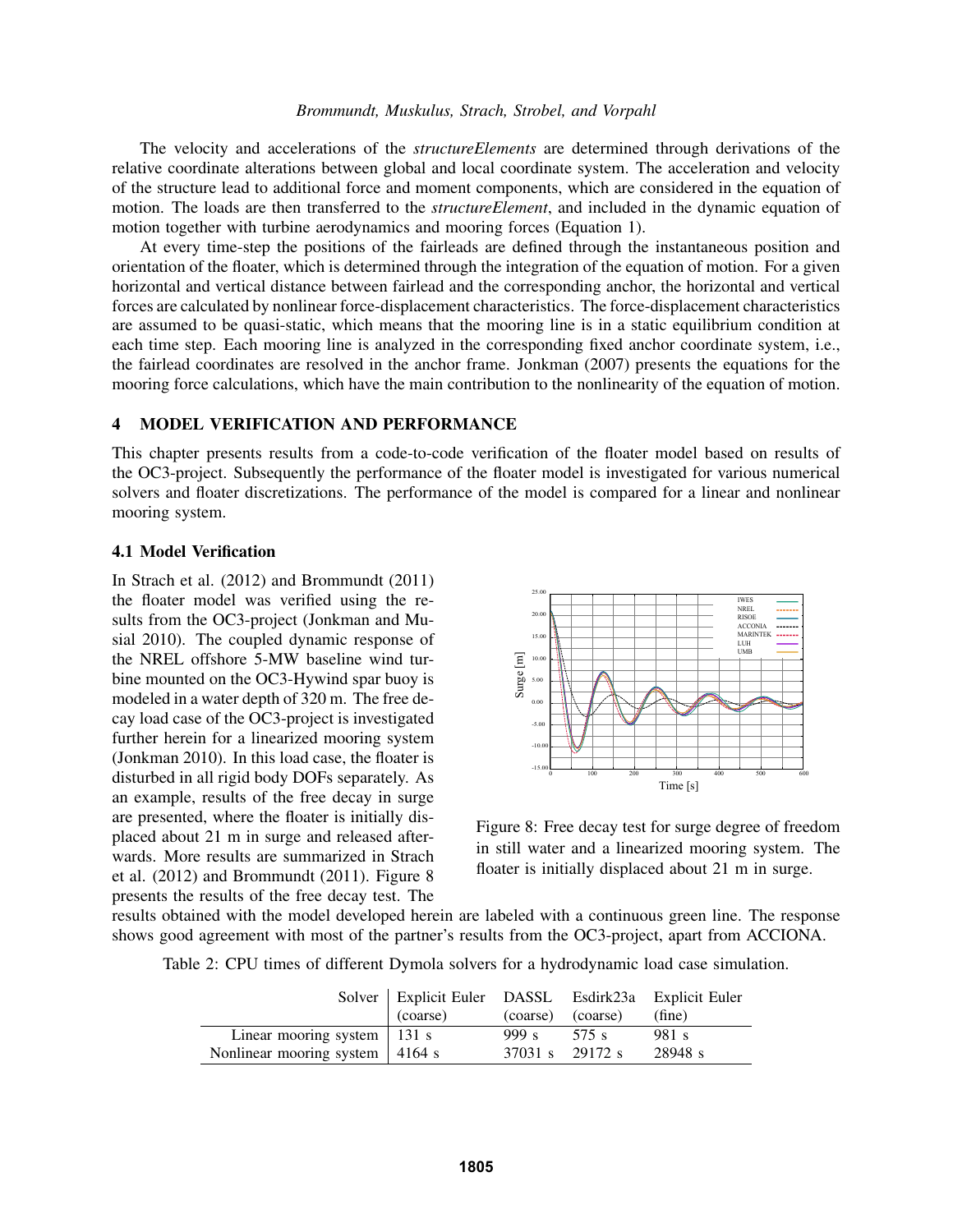#### 4.2 Performance of the Model

The model is simulated with OneWind, combined with Dymola as solver, using three different solvers, the explicit Euler method, the implicit Runge-Kutta solver Esdirk23a and the DASSL solver. The tolerances of all solvers are 0.01. A fixed integrator step of 0.125 s is used for the explicit Euler solver. The simulations were accomplished using a Windows 7, 64 Bit system with Intel Core i7 870 with 2.93 Ghz and 8 GB RAM. The solver comparison is performed for a load case, where the floater is excited by regular waves with 6 m wave height and 10 s wave period. Aerodynamic loads are not applied in this load case. Table 2 summarizes the CPU times for a simulation time of 300 s. For all realized calculations the developed model remains unchanged, only solver settings are adapted. Two different discretizations for the floater model are used, coarsely (16 discretization points along the floater) and finely (37 points).

For the coarse discretization and the linearized mooring system the explicit Euler solver shows the best performance, with a CPU time less than half of real time. The CPU time of Esdirk23a is almost two times of real time and that of the DASSL solver around three times. The Euler solver shows a better performance, but this is due to a loss in accuracy. The simulation time depends highly on the discretization of the floater, because the water particle kinematics have to be calculated at each discretization point. Finer discretization results in an increase of factor seven in simulation time of the Euler solver, for both the linear and nonlinear mooring system. With a nonlinear mooring system the simulation time increases for all solvers more than 30 times, compared to the CPU time of the linear mooring system. It is clearly visible that the nonlinearity of the mooring systems slows all applied solvers down.

The number of selected state variables is 12 for the linear and nonlinear model, all selected from the motion of the local frame of the floating body relative to the global frame. They consist of the relative position vector  $r_{rel}$ , the relative velocity  $v_{rel}$  and the relative angular acceleration  $\omega_{rel}$ , i.e., all variables consists of body coordinates. Three of the states have to be selected dynamically during simulation from the four quaternions, which describe the orientation of the floater in a redundant way. The orientation object *R* is derived dynamically during simulation from quaternions, which are used as potential states. The angular velocity is also determined from quaternions and its derivatives. When the orientation object and the angular velocity of the local floater frame are determined, all other kinematical variables can be calculated (Otter, Elmqvist, and Mattsson 2003).

### 5 DISCUSSION

A multi-body system, such as the modeled floater, is represented by a higher order differential-algebraic equation system (DAE system), because nonlinear algebraic equations appear in the equation system. These result from constraint equations, e.g., from joint connections in the rotor, generator or nacelle bearing of the wind turbine. DAE models are easy to derive (Section 3), but they may lead to index problems of up to order three with complex nonlinear constraints. The index of a DAE is the minimum number of times that a certain equation in the system needs to be differentiated in order to reduce the equation set to an ODE equation system, which can be numerically solved by normal ODE solvers (Fritzson 2004). Symbolic and numeric transformations are used to transform the equation set into a system with index one or zero. Here the Pantelides (1988) algorithm is applied. The index reduction is performed by an analytical symbolical differentiation or by applying the dummy derivative method.

As described previously body coordinates from the local floater coordinate system are used to describe the states of the floater. This is done, because algebraic loops can be avoided by a proper selection of generalized coordinates. Hence the problem is further simplified. Using generalized coordinates the Pantelides algorithm is able to reduce the equation system down to order one, which can be solved directly by a DAE solver. The index can also be reduced further to index zero by solving the kinematical relations (Otter, Elmqvist, and Mattsson 2003).

In the floater model 682 variables (both for the linear and nonlinear mooring system) were differentiated to transform the DAE systems to a lower index. The resulting DAE systems end up with 12 state variables.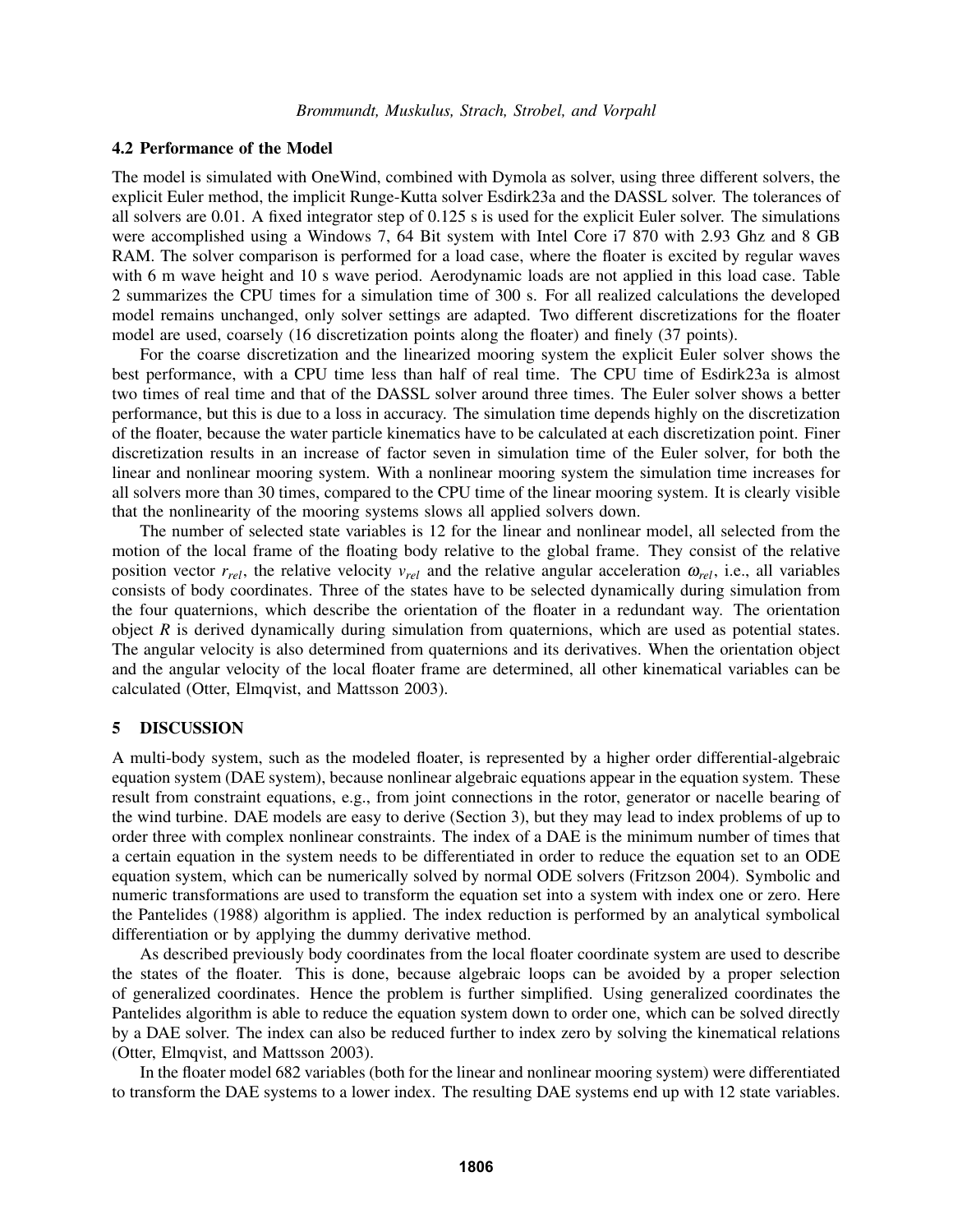The number and size of both linear and nonlinear systems, which have to be considered by the numerical solver, is decreased through model transformation. This simplification of the formerly very complicated DAE system is done by the Modelica compiler without any input from the user.

The comparison of the different solvers on two problems with different complexity (linear and nonlinear mooring system) indicates that the performance of the simulation strongly depends on the utilized solver. Although all model simplifications are done by the compiler, it is crucial to apply an appropriate solver to the problem. The specification of the developed model in the Modelica language and the implementation of the solver are separated. This makes it possible to change the properties of model and solver independent from each other. The performance for different solvers of the developed model can be verified without changing the code of the model, and hence the most efficient solver can easily be detected.

Models in Modelica are described acausally by DAEs, i.e., the modeling is based on equations instead of assign statements (Fritzson 2004). The causality is analysed automatically by the Modelica compiler when the corresponding equation system is solved. The advantage is that the code is reusable in the object-oriented formulation, since the class description is valid for different causality requirements. The code is easier to change and it is more concise to describe the actual problem by a physical model, and not in an intransparent sequence of algorithms. Object-orientation combined with equation based modeling facilitates the assembly of complex systems in a structured way, close to a physical description.

As described in Strach et al. (2012) the object-oriented description of the spar buoy model will be used to extend the offshore wind turbine support structure engineer design data (EDD), which is a part of the Fraunhofer in-house tool OneWind. Here, different kinds of wind turbine substructures are implemented. The advantage is that the user can set up multi-body systems in a parametric description, without being a specialist in multi-body modeling. Equation-based modeling and the usage of the *MultiBody* and *OneWind* library in conjunction with the multi-physical *Modelica Standard Library* is a powerful method to model the dynamics of such a complex system. As stated by Cellier and Kofman (2006) the *MultiBody* library in conjunction with the Dymola solver can compete with commercial multi-body tools such as ADAMS (MSC Software Corporation 2012), but has furthermore the feature to incorporate additional multi-physics domains.

A dynamical system in Modelica is expressed in a declarative way through equations, and hence it is superfluous to implement explicit time-stepping algorithms. The programmer declares mathematical relationships by formal equations, and does not need to keep track of algorithmic details, because model reduction and numerical solution are accomplished automatically. As an example, in other programming and modeling languages the user would be forced to rewrite the equations and interface with a solver to find the solution of the problem. This is time-consuming and departs the user from the actual physical modeling.

## 6 CONCLUSION

It is demonstrated how a multi-physics domain application of a floating wind turbine can be modeled in Modelica in an effective way without being an expert in multi-body dynamics or object-oriented programming. The advantages of using equation-based modeling become apparent, because time consuming implementation of algorithms can be avoided. Predefined models from the *Modelica Standard Library*, the *MultiBody* and *OneWind* library were utilized in a graphical editor, which further facilitates the build-up of physical models in a convenient way. However, it is crucial to apply the right solver, when it comes to performance issues. The developed model in the Modelica language is independent of the solver implementation, hence different solvers can easily be tested to detect the solver with the best performance for solving the problem. The model of the floater has been verified with results of the OC3-project and the results show a very good agreement.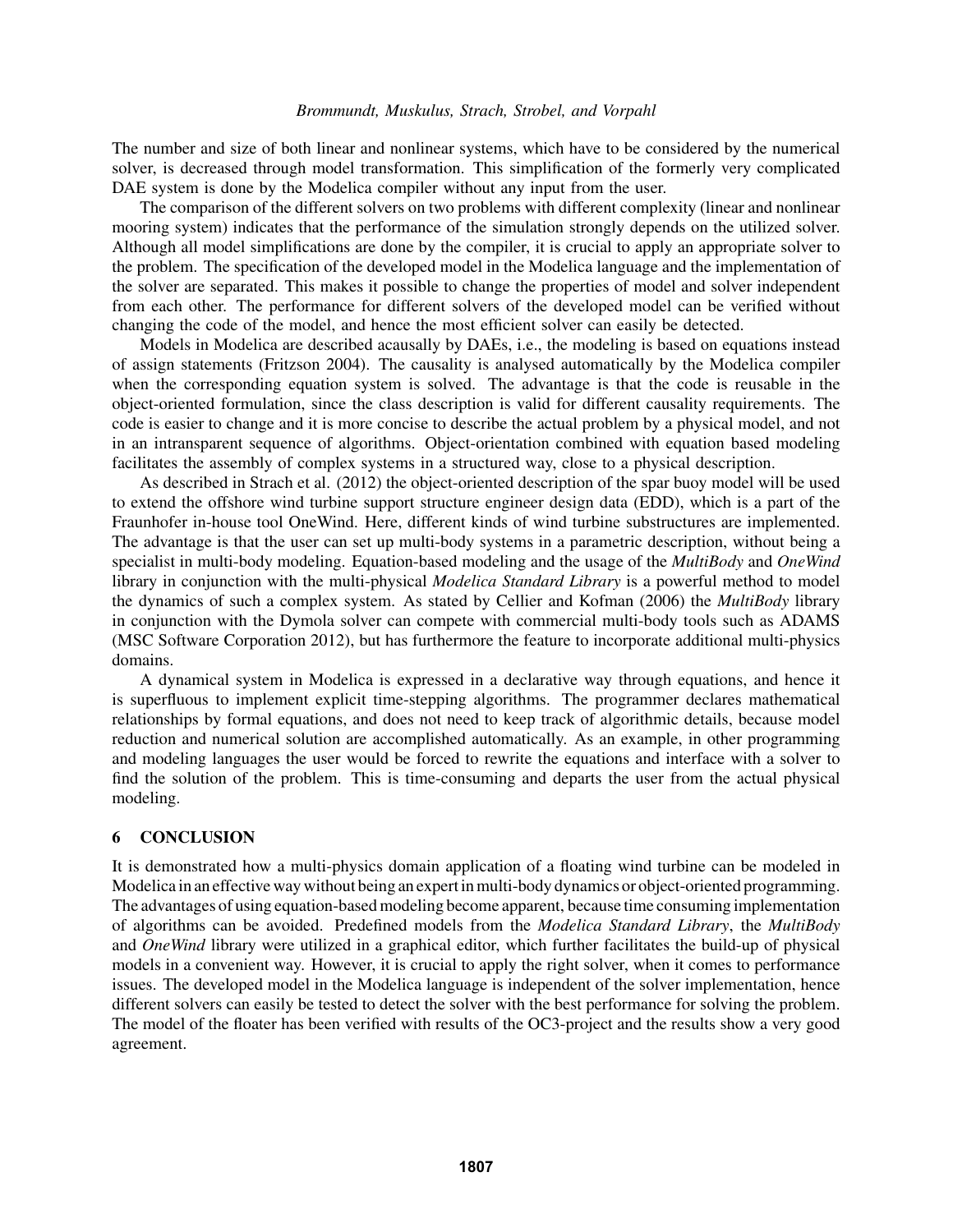#### **REFERENCES**

- Brommundt, M. 2011. "Gleichungs- und objektorientierte Modellierung einer schwimmenden Tragstruktur für Windenergieanlagen". Diploma thesis, Institut für Thermodynamik, Technical University of Braunschweig, Braunschweig, Germany.
- Cellier, F. E., and E. Kofman. 2006. *Continuous System Simulation*. New York: Springer.
- Dymola 2007. *Dymola- Dynamic Modeling Laboratory- User Manual*. 5 ed. Lund, Sweden: Dynasim AB.
- Faltinsen, O. M. 1990. *Sea loads on ships and offshore structures*. Cambridge: Cambrige University Press.
- Fritzson, P. A. 2004. *Principles of object-orientated modeling and simulation with Modelica 2.1*. Piscataway, New Jersey: IEEE Press.
- Hartnett, M. 2000. "The application of a spectral response model to fixed offshore structures". *Computers & Structures* 78 (1-3): 355–364.
- IEC 61400-3 2009. *IEC 61400-3 Ed.1 Wind Turbines- Part 3: Design Requirements for Offshore Wind Turbines*. Geneva, Switzerland: International Electrotechnical Commission (IEC).
- Jonkman, J. 2010. "Definition of the Floating System for Phase IV of OC3". Technical Report NREL/TP-500-47535, National Renewable Energy Laboratory, Golden, Colorado.
- Jonkman, J., S. Butterfield, W. Musial, and G. Scott. 2009. "Definition of a 5-MW Reference Wind Turbine for Offshore System Development". Technical Report NREL/TP-500-38060, National Renewable Energy Laboratory, Golden, Colorado.
- Jonkman, J., and W. Musial. 2010. "Offshore Code Comparison Collaboration (OC3) for IEA Task 23 Offshore Wind Technology and Deployment". Technical Report NREL/TP-5000-48191, National Renewable Energy Laboratory, Golden, Colorado.
- Jonkman, J. M. 2007. *Dynamics Modeling and Loads Analysis of an Offshore Floating Wind Turbine*. Ph.D. thesis, National Renewable Energy Laboratory, Golden, Colorado. Available via http://www.nrel.gov/ docs/fy08osti/41958.pdf [accessed January 10, 2012].
- Modelica 2012. *Modelica A Unified Object-Oriented Language for Physical Systems Modeling, Language Specification*. Version 3.2 Revision 1 ed. Linköping, Sweden: Modelica Association.
- Modelica Association 2012. "Modelica". Accessed April 4, 2012. http://www.modelica.org/.
- Morison, J., M. O'Brien, J. Johnson, and S. Schaaf. 1950. "The force exerted by surface waves on piles". *Petroleum Transactions, AIME* 189:149–154.
- MSC Software Corporation 2012. "Adams- Multibody Dynamics Simulation". Accessed April 4, 2012. http://http://www.mscsoftware.com/Products/CAE-Tools/Adams.aspx.
- Otter, M., H. Elmqvist, and F. E. Cellier. 1996. "Modeling of Multibody Systems with the Object-Oriented Modeling Language Dymola". *Nonlinear Dynamics* 9:91–112.
- Otter, M., H. Elmqvist, and S. E. Mattsson. 2003. "The New Modelica MultiBody Library". In *Proceedings of the 3rd International Modelica Conference, November 3-4, edited by P. Fritzson, 311–330. Linköping,* Sweden: Modelica Association.
- Pantelides, C. C. 1988. "The consistens initialization of differential-algebraic systems". *SIAM Journal of Scientific and Statistical Computing* 9:213–231.
- Quesnel, L., J. Bard, and J. E. Hanssen. 2011. "Introducing HiPRWind high power, high reliability offshore wind technology". In *Proceedings of the EWEA Conference 2011*, edited by European Wind Energy Association, 1–7. Brussels.
- Quesnel, L., F. Vorpahl, M. Strobel, and H.-G. Busmann. 2010. "Hydrodynamics meet wind turbines: specification and development of a simulation tool for floating wind turbines with Modelica". In *Proceedings of the Twentieth (2010) International Offshore and Polar Engineering Conference, June 20-25*, edited by J. S. Chung, W. C. Kan, E. Fontaine, and J. wen Chen, 704–710. Beijing, China.
- Roddier, D., C. Cermelli, A. Aubault, and A. Weinstein. 2010. "WindFloat: a floating foundation for offshore wind turbines". *Journal of Renewable and Sustainable Energy* 2:033104–34.
- Shabana, A. A. 1998, March. *Dynamics of Multibody Systems*. 2 ed. Cambridge, UK: Cambridge University Press.